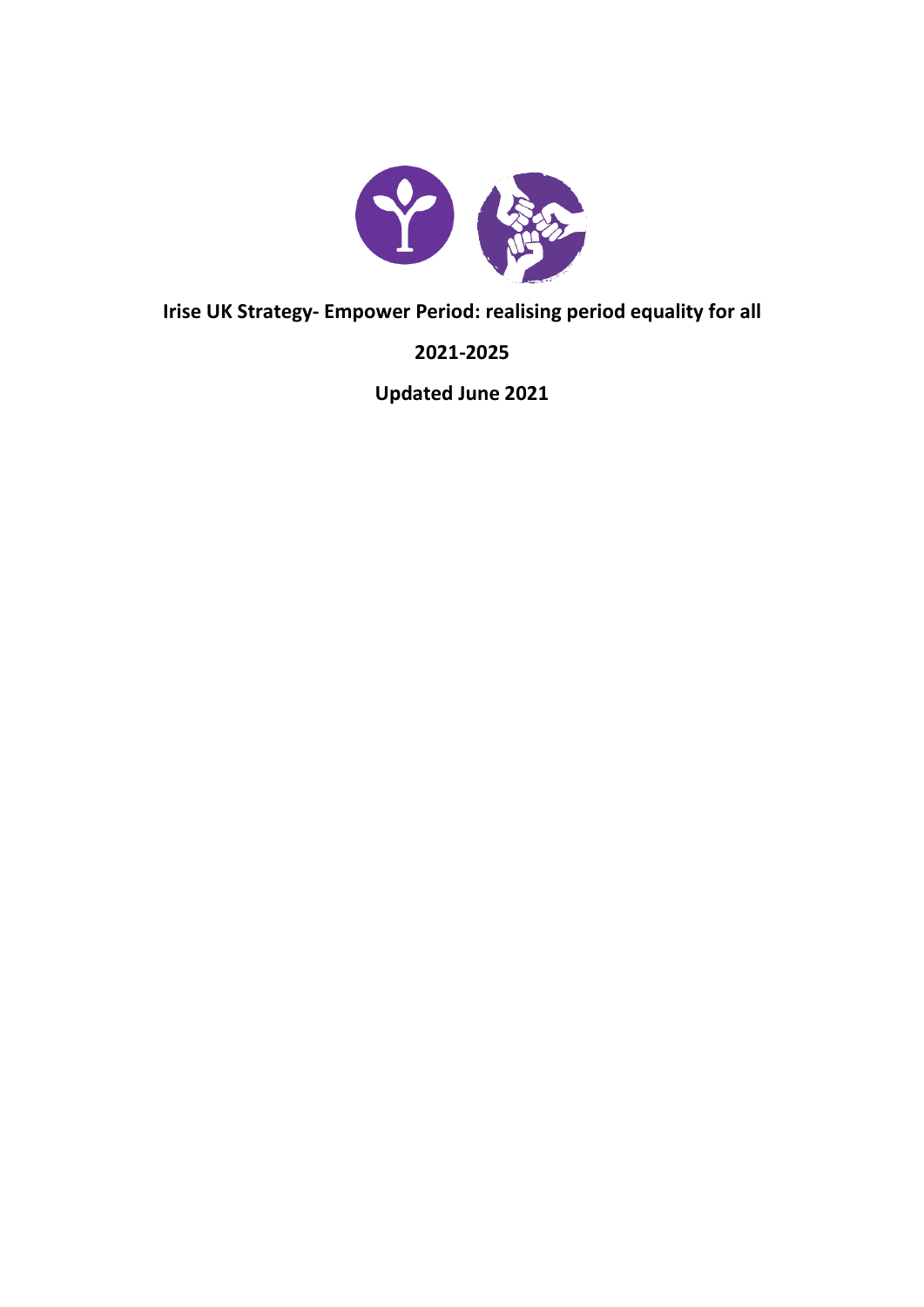## Contents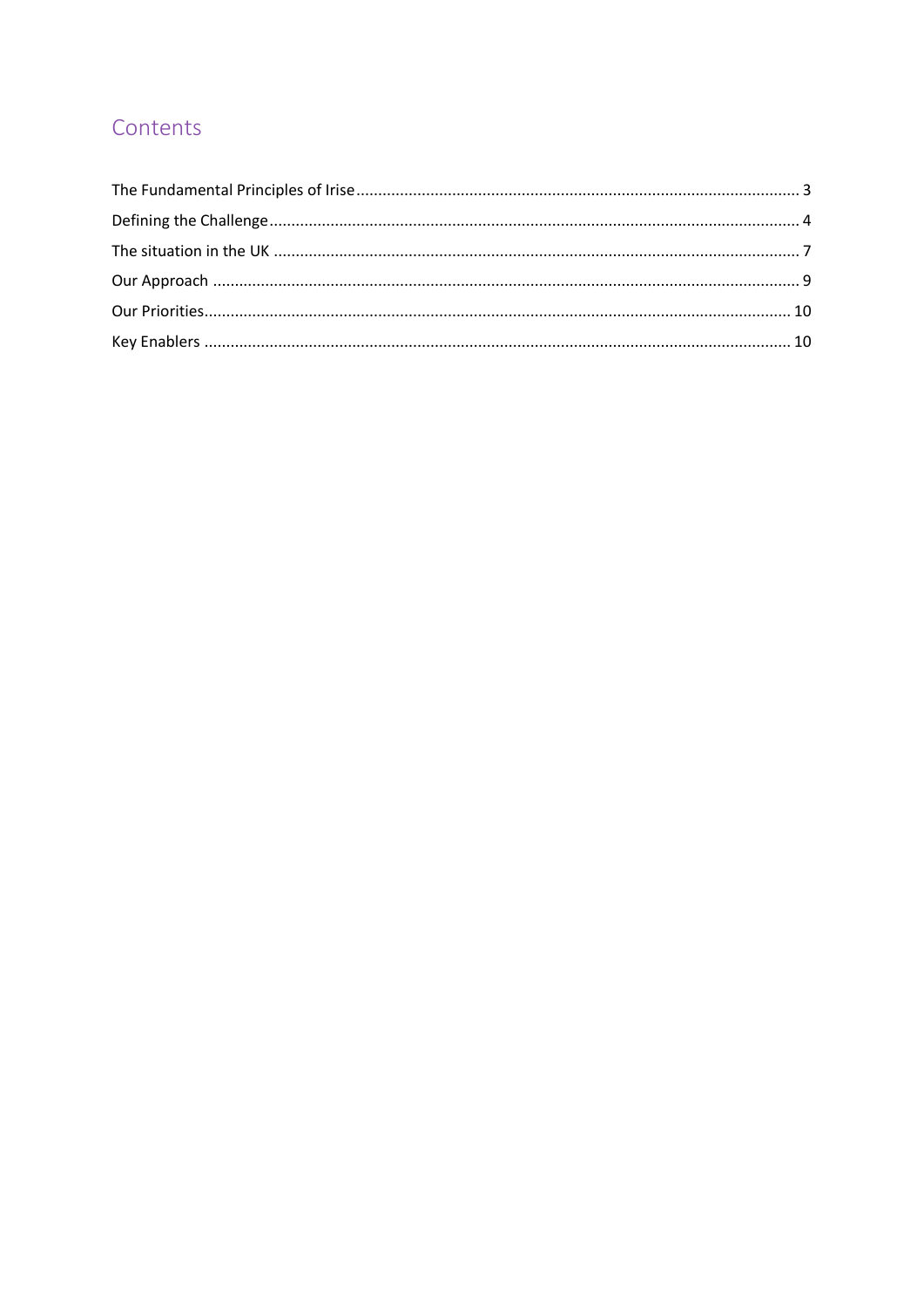# <span id="page-2-0"></span>The Fundamental Principles of Irise

## *Driven by Passion*

We are driven by our shared passion for positive change. Our passion makes us courageous and committed to bold action on behalf of our community.

## *Powered by Community*

Our community is at the heart of everything we do, continually shaping the Irise group, our vision and priorities. We partner with the wider communities we exist within because change is most possible when it is pursued together.

### *Enabling Diverse Leadership*

Everyone has within them the power to lead and shape their community and world. Irise enables those affected by an issue to rise-up and lead transformative social change.

### *Realising Equality for All*

We are committed to leaving no one behind and building inclusive solutions that involve and benefit everyone affected by the challenges we address.

#### *Accountability through Evidence*

We use evidence to unearth neglected issues, amplify the voices of those affected and hold ourselves to account for creating long lasting, meaningful impact.

### *Building Radical Solutions*

We are focused on learning and innovating to change the parameters of the challenges we face. We pioneer and champion solutions that address the root cause.

### *Collaborating for Change*

We are one global movement. All groups are equal, with an equal stake and an equal commitment to support one another. Irise pursues partnership, working with allies from all spaces and places in pursuit of our core vision and principles.

### *Committed to Sustainability*

We pursue long-lasting, sustainable change, prioritising long term solutions over short term fixes- even if the investment is greater and the journey is harder.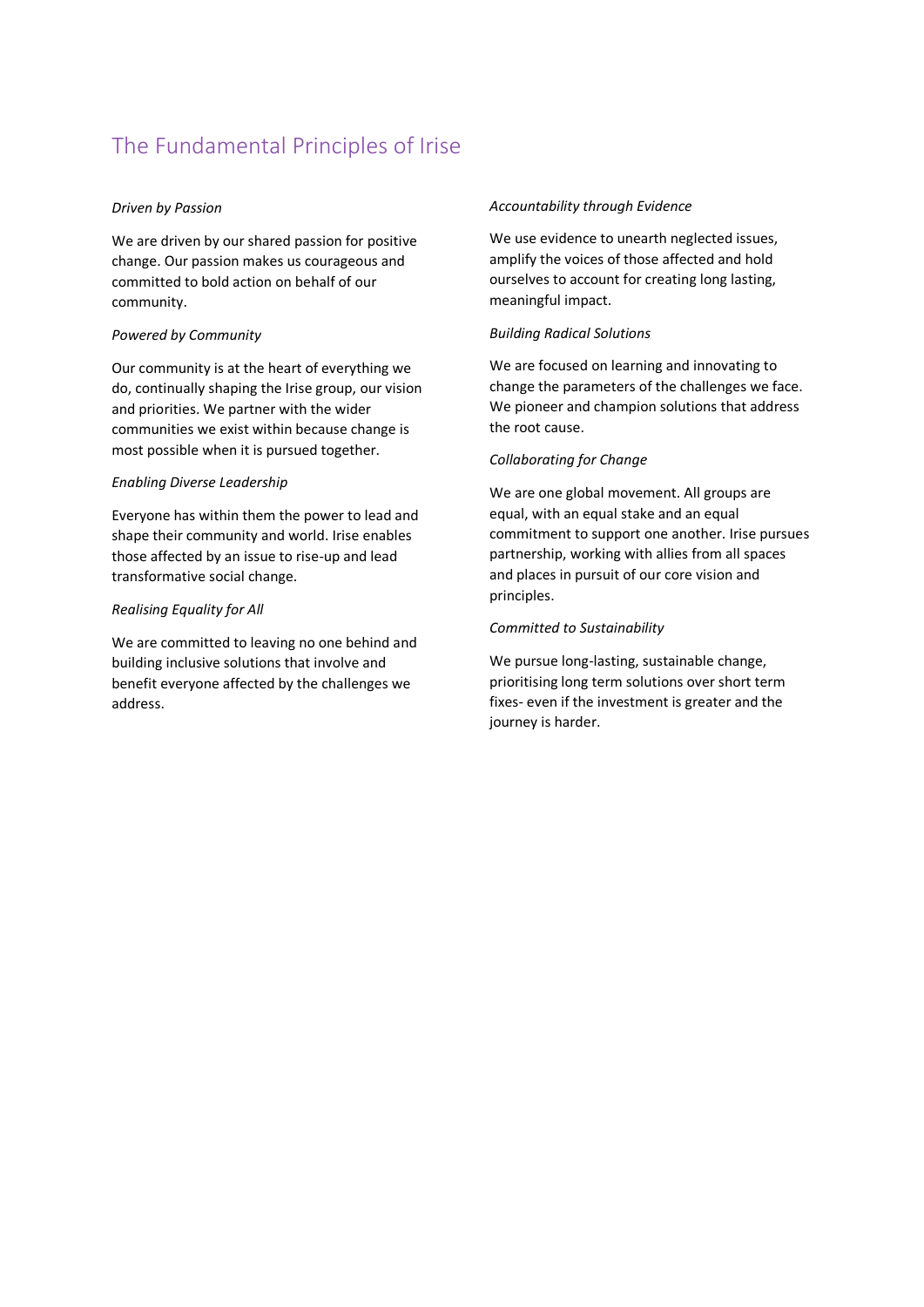

# <span id="page-3-0"></span>Defining the Challenge

Period Equality means a world where having a female body does not hold you back from realising your full potential. It requires better:

- **Provision:** Increasing access to products or services that improve the opportunity, health and wellbeing of those affected by period inequality.
- **Protection:** Eliminating harms that result from having a female body and ultimately eradicating the harmful stigma and social norms that surround the female body.
- **Power:** Enabling diverse, female leadership so those affected by period inequality can restructure their communities and societies to realise period equality for all.

Our Period Equality framework (below), produced in consultation with young women, girls and people with periods across contexts where we work summarises the different policy and intervention areas where having a female body and the social norms surrounding it interact with societal norms and structures to create disadvantage (or enable empowerment).



*Economic empowerment*- interaction between the female body and workplace policy and environment can hold back or enable people to realise their full potential. Having a female body is, on average, more expensive than a male body and when these costs are borne by vulnerable individuals an additional barrier to economic prosperity is created. Economic security is a key enabler of civil and political participation and leadership so when workplaces and wider society fail to cater to the needs of the female body, female leadership suffers.

*Leadership and Voice*- when diverse, female leadership is lacking from decision making spaces their vital perspective and insights are side-lined increasing the likelihood of bias and blind spots. Period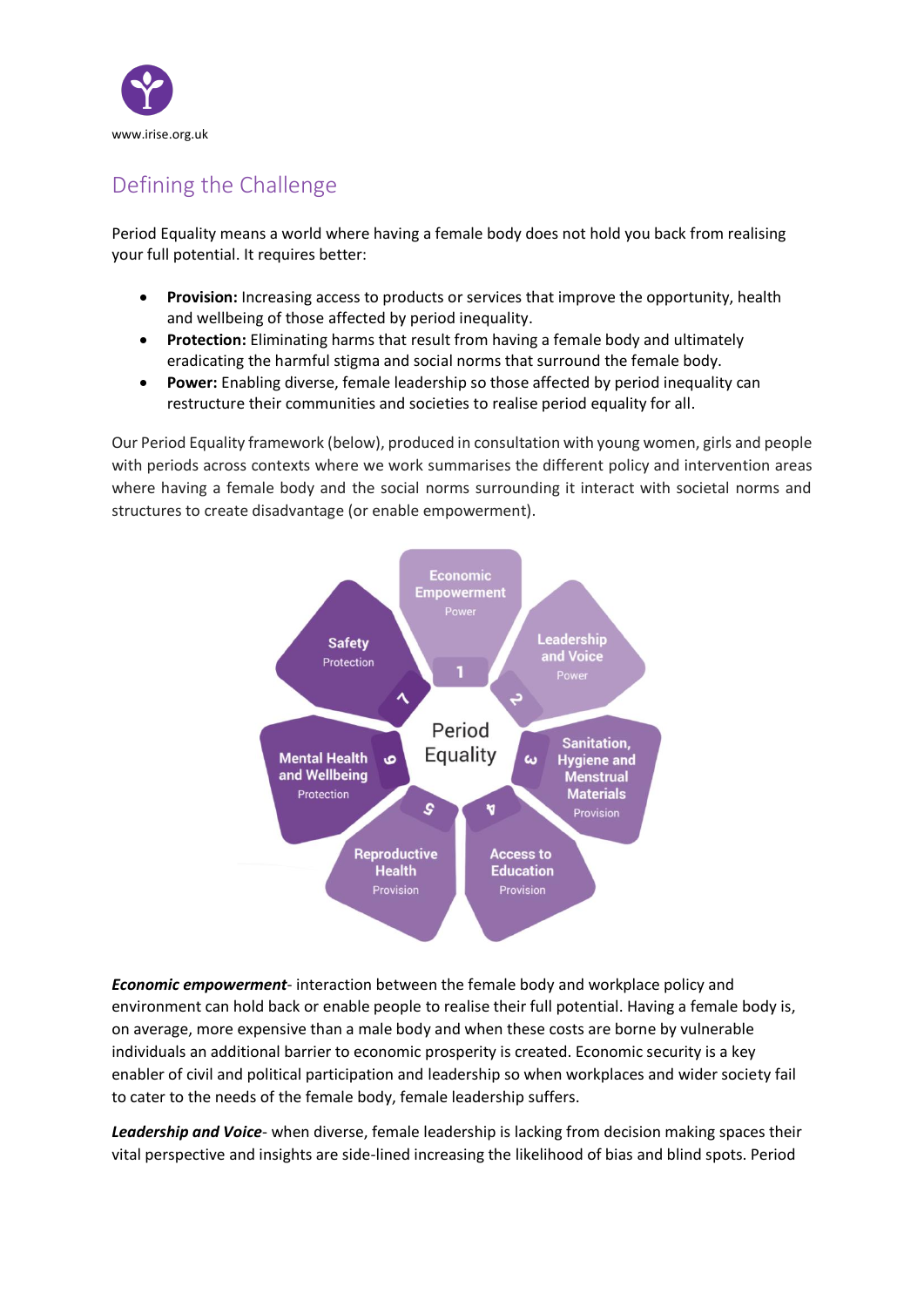

inequality creates a cycle of disadvantage by making it more difficult for those affected to realise their potential as leaders, perpetuating leadership structures that fail to meet their needs.

*Sanitation, Hygiene and Menstrual Materials*- lack of access to sustainable, affordable menstrual products and appropriate facilities create a practical barrier to participation and a psychological burden of anxiety, indignity and even fear of harm when safe and private spaces are not available.

*Access to education*- everyone lacks access to stigma free information about the female body and young people miss out on education, including physical education, because of unmet menstrual and reproductive health needs.

*Reproductive health-* women struggle to access stigma free, culturally sensitive, supportive healthcare. They face multiple barriers and delays and experience reduced quality of life as a result.

*Mental Health and Wellbeing*- having a female body creates a significant mental burden directly related to stigma, shame and barriers accessing support.

*Safety*- having a female body increases the risk of adverse events and health outcomes due to a combination of harmful social norms, stigma and data bias. This ranges from practices like Female Genital Cutting to harassment in public spaces to worse health outcomes for women when understanding of disease is dominated by research focused on the male body.

*Period equality means…*

- Work environment and policy cater to the needs of the female body, including during the menstrual cycle, pregnancy and menopause.
- The additional cost of having a female body is not born by the individual in a way that prohibits their ability to realise their full potential.
- Diverse, representative leadership is achieved in decision making spaces, in particular on bodies, committees or in research intended to meet their needs.
- Female specific sanitation needs are met in all schools, workplaces and communities.
- Everyone has access to culturally sensitive, shame free information about the female body, including menarche, the menstrual cycle, menopause, pregnancy, childbirth, common menstrual disorders and reproductive health more broadly.
- No one misses out on educational opportunities, including physical education and sport, because of unmet menstrual or reproductive health needs.
- Everyone has access to supportive and timely medical care for menstrual and reproductive health concerns.
- Everyone is comfortable and confident about their bodies, their identity and their capacity to lead.
- Harmful sociocultural associations between menstrual and reproductive health events and the role and value of the female body are ended or replaced. For example, menarche is no longer associated with readiness for marriage, childbearing or associated with harmful practices like Female Genital Cutting and period poverty is no longer a trigger for Gender Based Violence.
- The gender gap in health research is closed so data bias does not cause inadvertent harm.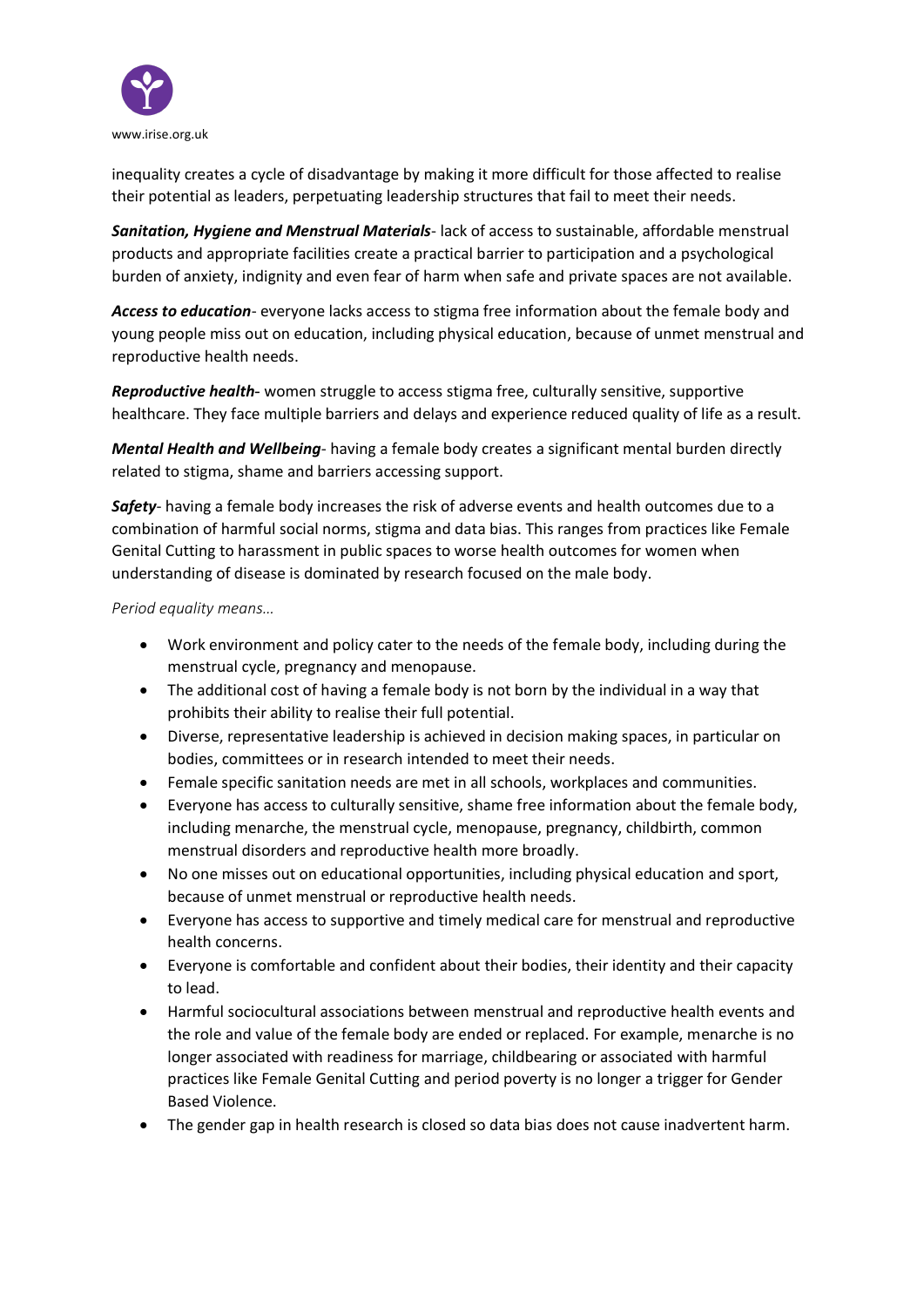

All our work creates change within this framework across three levels:



**Practices and perceptions**- we transform the lives of those affected by period inequality through enabling them to come together and overcome the challenges they faceforming communities of change.



**Structures and stereotypes**- we enable our communities of change to work with the wider local, national and international community to create environments that empower those affected by period inequality.



**Data and dialogue**- we partner with governments and academic institutions to generate learning and advocate for the changes needed to institutionalise sustainable change for all.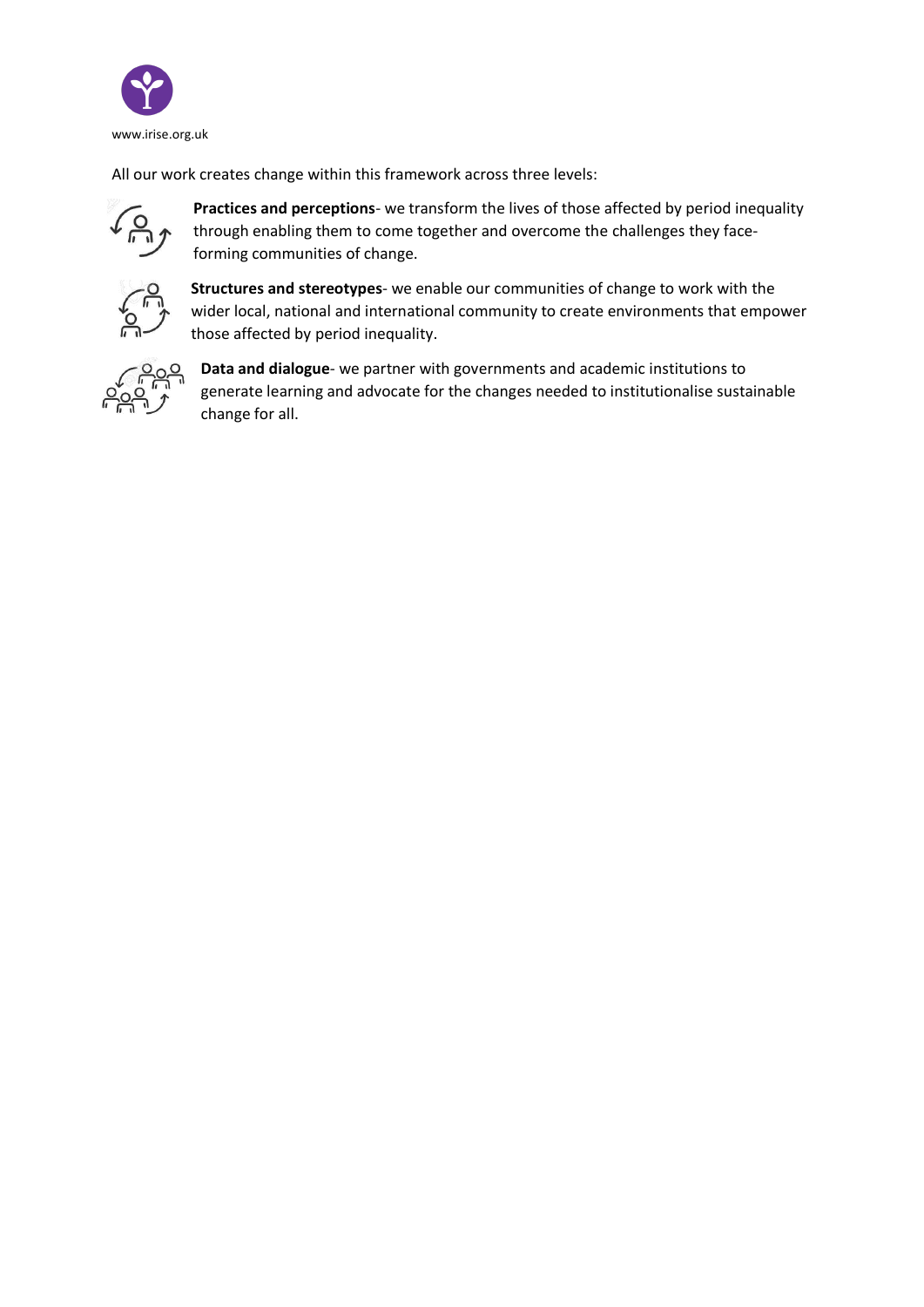

## <span id="page-6-0"></span>The situation in the UK:

## **Economic Empowerment**

- Young Women's Trust estimate that 1.5 million young women have lost income since the start of the pandemic- bearing the brunt of the economic fallout.
- Bloody Good Period estimate the lifetime cost of having a period in the UK is £4,800 just one of the additional costs of having a female body.
- A survey by Bupa found that 23% of women have taken time off work because of their period with 36% not telling the truth about why they were unable to work.
- Our needs assessment found that young women working from home during the pandemic found it easier to manage their periods and work than they had prior to lockdown- demonstrating how simple, overlooked measures can level the playing field.

## **Leadership and Voice**

- Our needs assessment found that young women do not feel represented or listened to by those in power. One young woman told us, *"It seems those in power don't really care about us, especially women."*
- Only 24% of people working in STEM in the UK are female. Evidence suggests that 30% is the critical mass level at which a minority group of women become able to influence real  $change<sup>1</sup>$ .
- Plan'[s "The State of Girls' Rights in the UK"](https://plan-uk.org/file/plan-uk-state-of-girls-rights-coronavirus-reportpdf/download?token=gddEAzlz) report found that girls are frustrated with the empty words of female empowerment. They do not feel heard in public life and do not feel represented by parliament. Girls care deeply about political issues and have more access to information than ever before, but they are critical of the way female MPs are treated.

#### 1 https://www.wisecampaign.org.uk/statistics/2019-workforcestatistics-one-million-women-in-stem-in-the-uk/

## **Sanitation, Hygiene and Menstrual Materials**

- Period poverty is getting worse- 3 in 10 girls struggle to access menstrual products (an increase from 1 in 10 before the pandemic) with a third of girls who can't afford menstrual products too embarrassed to seek help<sup>2</sup>.
- Almost 70% of girls aren't allowed to go to the toilet during lesson time<sup>3</sup>.
- Our UK needs assessment found vulnerable groups, including those from low income households, refugees and asylum seekers and homeless women, are at high risk of experiencing period poverty and struggling to access support.

## **Access to Education**

- Plan UK report that over half of girls have missed school because of their period<sup>4</sup>.
- Although menstrual health is now included in the SRE curriculum, delivery has been significantly disrupted by the pandemic. Our prior work and needs assessment suggest that young people from ethnic minority groups, those with disabilities, and those from disadvantaged backgrounds struggle the most to access appropriately tailored information and support.

## **Reproductive Health**

- Our systematic review found that women commonly reported being dismissed by healthcare providers. When they received a positive response this was identified as a transformative intervention for many women.
- The All Party Parliamentary Group Inquiry into endometriosis care found despite 1 in 10 women suffering from endometriosis, it takes an average of 8 years to get a diagnosis and this has not improved in over a decade.

<sup>2</sup> https://plan-uk.org/period-poverty-in-lockdown

<sup>3</sup> https://plan-uk.org/act-for-girls/girls-rights-in-the-uk/breakthe-barriers-our-menstrual-manifesto/locked-out

<sup>4</sup> https://plan-uk.org/media-centre/almost-half-of-girls-aged-14-21-are-embarrassed-by-their-periods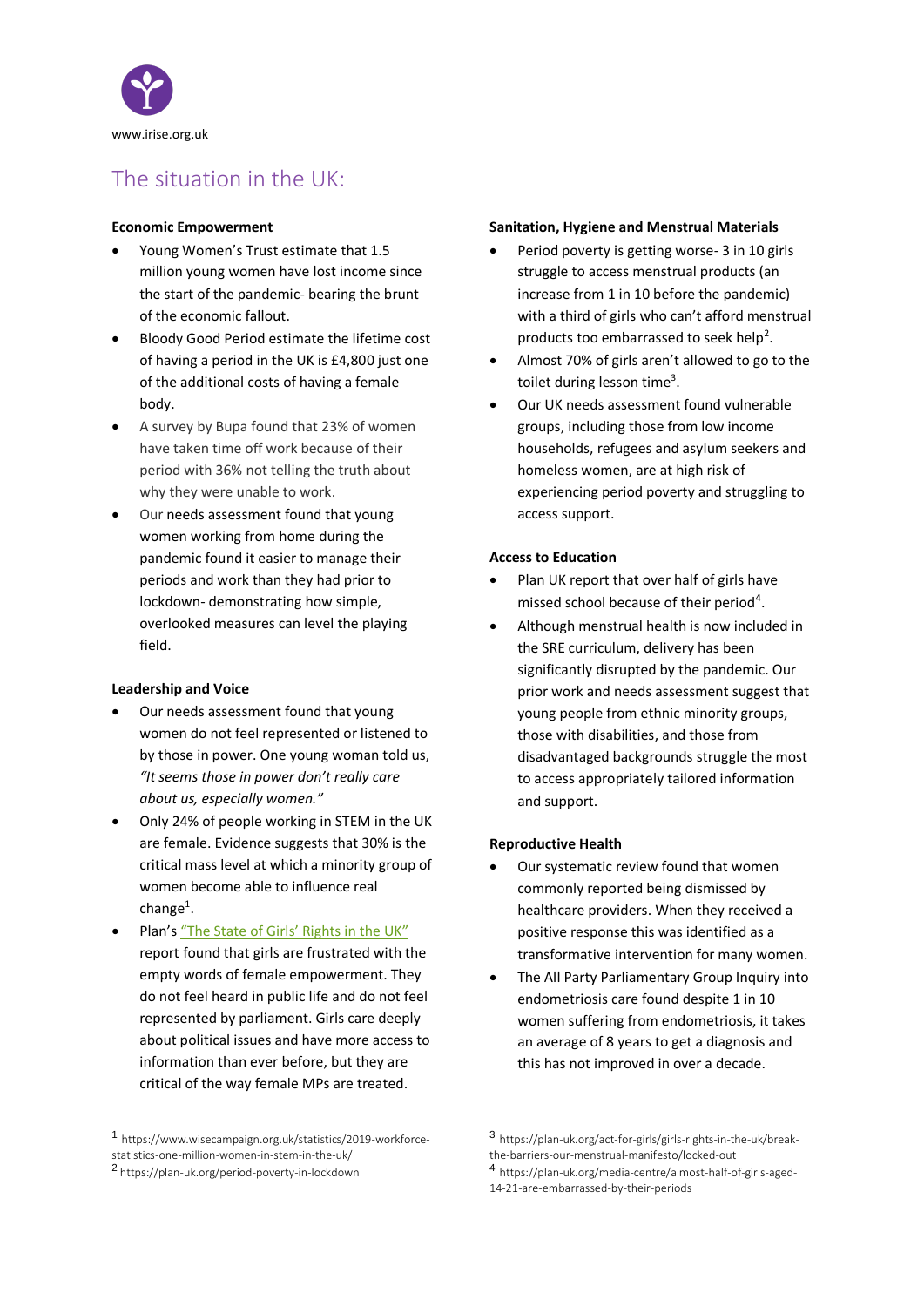

• Our needs assessment found that barriers to accessing care increased during the pandemic with the exception of at-home abortions which again demonstrates how simple measures can have a transformative impact.

## **Mental Health and Wellbeing**

- Our needs assessment found that the mental health of those Irise supports is in crisis as a result of the pandemic- they are anxious, lonely and hopeless and many no longer believe change is possible.
- Our systematic review found a significant mental burden resulting from women's menstrual experiences and research in the US has shown that women are less likely to receive aggressive treatment for pain, and more likely to have that pain reported by their doctor as "emotional", "psychogenic" and "not real. $5"$
- Menstrual experiences have worsene[d for a](https://www.mooncup.co.uk/blog/period-experience-during-pandemic/#:~:text=45.3%25%20of%20those%20who%20took,life%20as%20we%20knew%20it.&text=Among%20the%20survey%20participants%20whose,PMS%20had%20also%20got%20worse.)  [third of young women](https://www.mooncup.co.uk/blog/period-experience-during-pandemic/#:~:text=45.3%25%20of%20those%20who%20took,life%20as%20we%20knew%20it.&text=Among%20the%20survey%20participants%20whose,PMS%20had%20also%20got%20worse.) due to the pandemic due to increased pain & irregularities.

## **Safety**

- Our needs assessment found that the injustice of unequal safe access to public spaces has been felt more keenly over the last year by those that Irise supports, with implications for mental health and wellbeing.
- Rates of domestic abuse and vulnerability to sexual exploitation have also significantly increased.
- The lack of gender analysis in pandemic policy reflects a broader bias.
- Learning from male bodies is frequently still the default<sup>6</sup>. In the UK less than 2.5% of publicly funded research was dedicated to reproductive health, yet 1 in 3 women experience a gynaecological or reproductive health issue. This means roughly 16% of the population will experience an issue that receives only 2.5% of the annual research budget<sup>7</sup>. In May 2021, Health Secretary, Matt Hancock acknowledged, "For generations, women have lived with a health and care system that is mostly designed by men, for men."

<sup>5</sup> https://digitalcommons.law.umaryland.edu/cgi/viewcontent.cg i?article=1144&context=fac\_pubs

<sup>6</sup> https://www.nature.com/articles/550S18a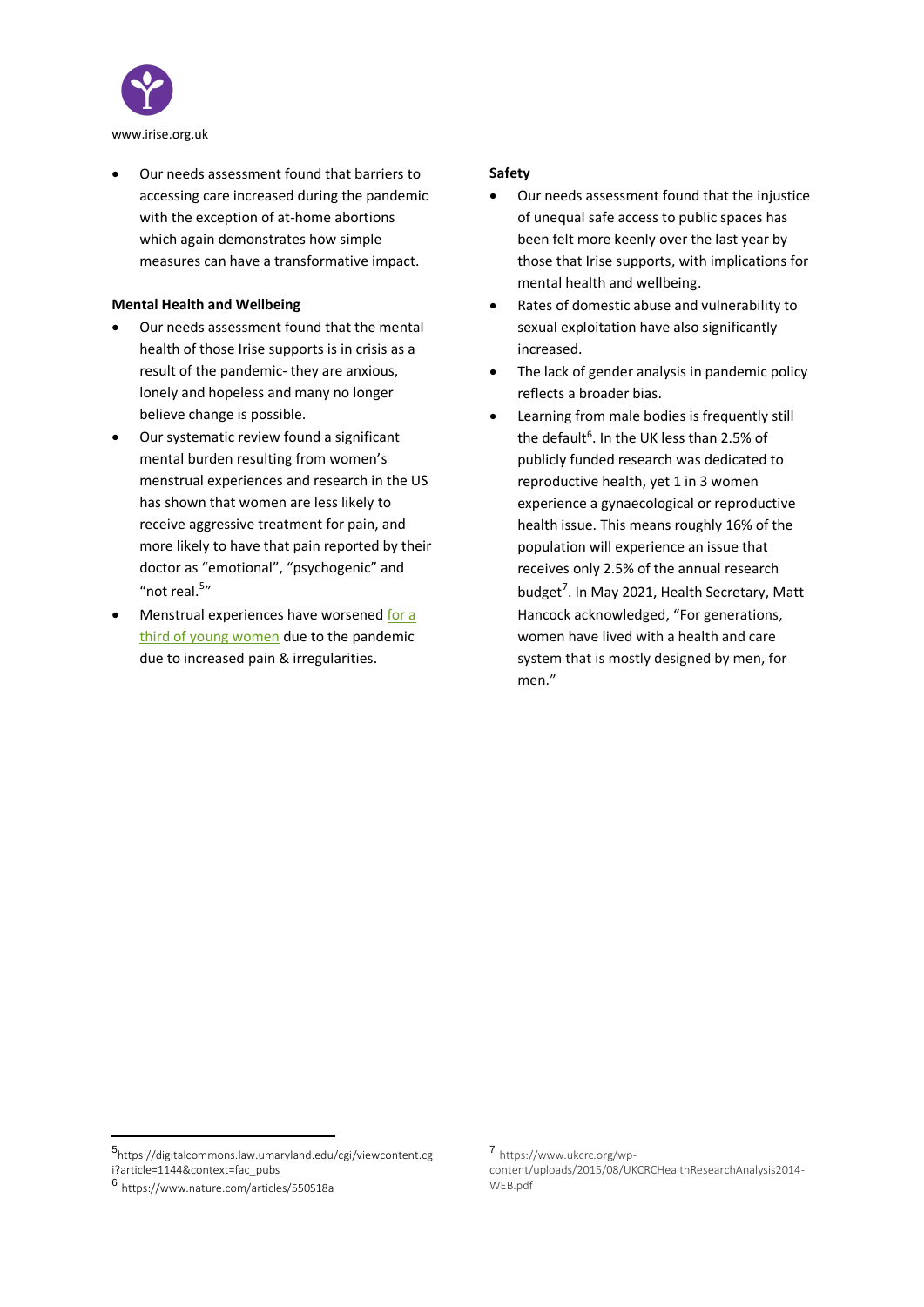

## <span id="page-8-0"></span>Our Approach

Young people are uniquely positioned to end the shame and stigma that surround the female body within a generation. Thanks to the advocacy of young people, the UK government committed to end period poverty and shame in the UK by 2025 but the situation is currently getting worse.

Our ambition is to enable the youth-led movement and their allies in the UK to hold the government to account and lift 1.6 million young people<sup>8</sup> out of period poverty and shame by 2025, catalysing progress towards Period Equality for all by 2030.

**We will:**

- 1. Put our youth-led Empower Period network at the heart of our UK strategy and work, enabling them to identify and pursue their priorities, putting Irise's resources at their disposal.
- 2. Mobilise our national network of period equality and youth-led social change focused organisations, academic partners behind realising the priorities of our Empower Period network through learning, advocacy and campaigning.
- 3. Deliver direct support to those most affected by period inequality through our network of community-based organisations and via our growing online community of peers alongside creating opportunities for those receiving support to join advocacy efforts.



 $^8$  There are approximately 16.27 million young women and girls between the ages of 11 and 30 in the UK. Data suggests that at least 1 in 10 are negatively affected by period poverty and shame although more accurate monitoring is urgently needed.